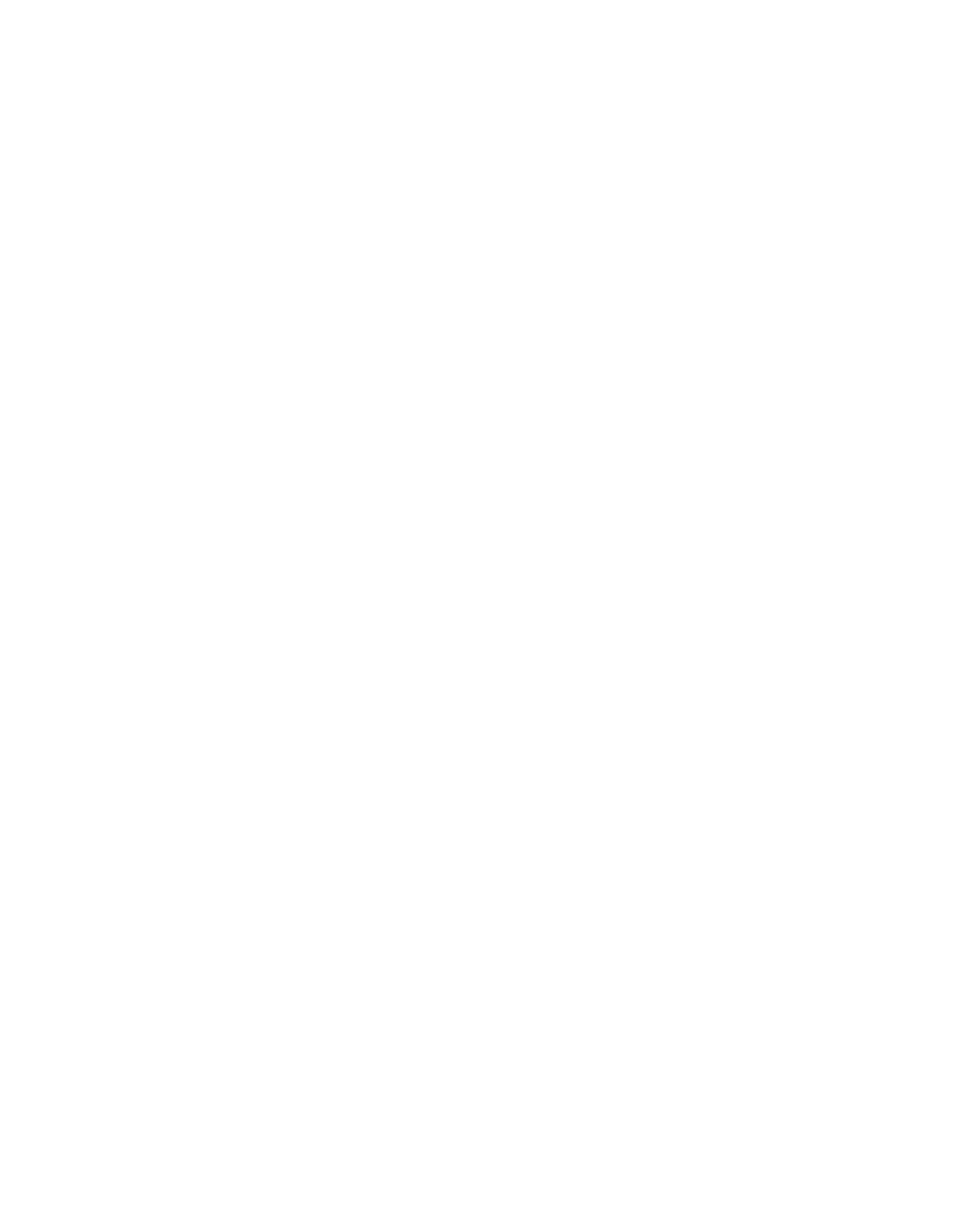### **BURKE, Justice.**

[¶1] The City of Torrington filed suit against Strong Construction, Inc., alleging breach of contract based on Strong's failure to supply and install water pump motors that conformed to contract specifications. After a bench trial, the district court entered judgment in favor of the City. Strong challenges the district court's decision. We affirm.

#### *ISSUES*

[¶2] Strong presents the following issues:

- 1. Did the court err when it held Strong Construction breached the agreement with the City of Torrington and awarded the City of Torrington damages and attorney fees?
- 2. Was the City of Torrington's claim barred by the one year warranty period, pursuant to Article 13.07 of the Standard General Conditions of the construction contract?
- 3. Is Strong Construction obligated to pay any portion of the judgment attributed to Baker and Associates' negligence?

The City phrases the issue as follows:

1. Were the trial court's factual findings and legal conclusions supported by the record?

### *FACTS*

[¶3] Strong entered into an Agreement with the City to provide general contracting services on the second phase of a municipal water project. The Agreement incorporated the "Standard General Conditions of the Construction Contract" prepared by the Engineers Joint Contract Documents Committee, No. 1910-8 (1996 Edition) (General Conditions). As part of the project, Strong hired subcontractor Kelly-Deines Irrigation to supply and install three submersible water pumps and motors in three separate wells in a well field. Prior to commencement of the work, Strong was required to submit plans and specifications relating to the motors to the City's engineer, Baker & Associates, Inc., for approval.

[¶4] The parties' Agreement required Strong to "furnish complete details of the pump and motor [it] intends to provide," including "[e]lectric motor performance and construction data." The Agreement specified that the motors would need to operate at a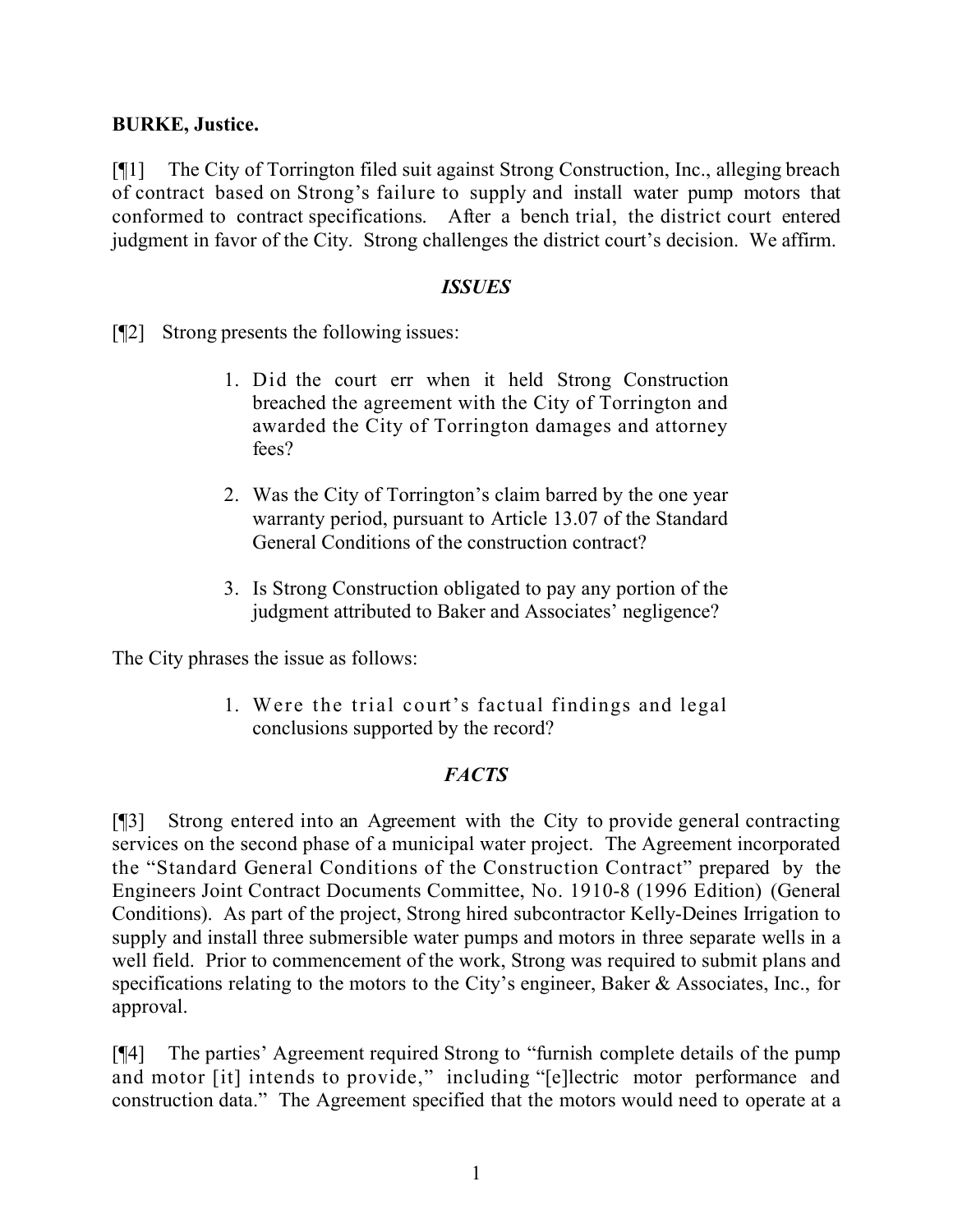frequency of 60 hertz and that they would need to be compatible with a "variable frequency drive" (VFD), which would allow the motors to operate within a range of frequencies. The Agreement, however, did not specify the range of frequencies within which the motors would need to operate.

[¶5] Strong submitted specifications relating to a Hitachi motor, and Kelly-Deines ultimately supplied and installed Hitachi motors. The district court found that Strong's submittals included a set of seven pages describing specifications relating to the Hitachi motor. However, those seven pages included a document setting forth guidelines relating to a Centripro motor (Centripro Guidelines). The Centripro Guidelines indicated that the motor would operate within a range of 42 to 60 hertz and that the motor had "been used extensively with variable frequency drives." The submittals were approved by Baker & Associates on March 17, 2005.

[¶6] In April of 2005, approximately four weeks before the motors were shipped to Kelly-Deines, the supplier sent revised operational guidelines for the Hitachi motor to Kelly-Deines indicating that the motors could operate only in the range of 55 to 60 hertz. Kelly-Deines, however, did not provide this information to Strong, to the City, or to Baker & Associates. The pumps and motors were installed in the wells in July of 2005, but were not used until March of 2007, after the third phase of the water project was completed. After initial electrical problems with one of the motors, that motor was removed and replaced with the same model of Hitachi motor. The failed motor was sent to the manufacturer, who determined that the type of damage to the motor was consistent with damage that typically occurs when the motor is operated for extended periods at frequencies between 51 and 55 hertz in conjunction with a VFD. Based on the report by the manufacturer indicating a limited operational capacity for the Hitachi motors, Baker & Associates adjusted the operation of the well field to prevent the other motors from failing. The adjustments, however, reduced the efficiency of the well field and limited water production to the City. The City replaced all three Hitachi motors with Pleuger motors that could be operated in a wider range of frequencies, which allowed the City to return to normal operation of the wells.

[¶7] The City subsequently filed suit against Strong in district court, and a bench trial was held on February 23 and 24, 2010. The City argued that Strong breached the Agreement by failing to provide motors with the specifications represented in Strong's submittals. These specifications, the City contended, included the Centripro Guidelines indicating that the motor would operate within a range of 42 to 60 hertz. Strong argued that the Hitachi motors met the contract specifications because no range of frequencies was specified in the Agreement and because the motors operated in a range of 55 to 60 hertz, which, according to Strong, was compatible with a VFD. Strong also disputed the City's claim that the contract submittals included the Centripro Guidelines and the claim that Baker & Associates relied on that document in approving the Hitachi motors. Further, Strong argued that the one-year "Correction Period" for defective work under the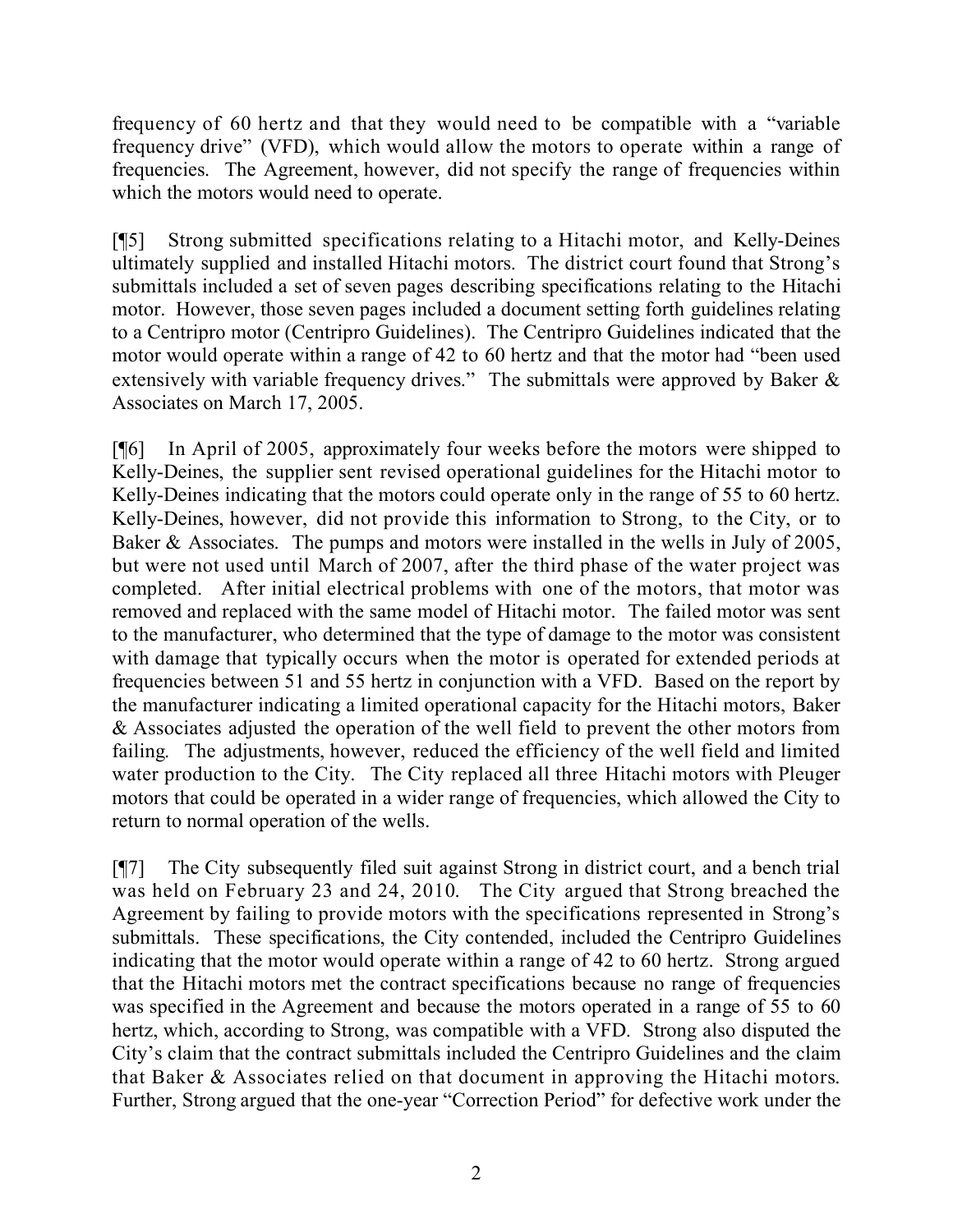General Conditions barred the City's claim against Strong.

[¶8] The district court found that Kelly-Deines provided the Centripro Guidelines to Baker & Associates prior to approval of the project submittals and, further, that Strong was required to submit the information in the Guidelines pursuant to the specifications in the parties' Agreement. The court also found that, in reliance on the information contained in the Centripro Guidelines, the parties agreed that the motors would have a minimum operating frequency of 42 hertz. The court held that "Strong[,] through its subcontractors[,] breached the contract by providing motors that did not have the performance and construction data as represented in the submittal; and by providing motors that were incompatible with operation of the variable frequency drive system for this project." The district court entered judgment in favor of the City and awarded damages equal to the cost of the replacement Hitachi motor and the three Pleuger motors. Strong appeals the judgment of the district court.

## *STANDARD OF REVIEW*

[¶9] When reviewing the factual findings of a district court following a bench trial, we apply the following standard of review:

> The factual findings of a judge are not entitled to the limited review afforded a jury verdict. While the findings are presumptively correct, the appellate court may examine all of the properly admissible evidence in the record. Due regard is given to the opportunity of the trial judge to assess the credibility of the witnesses, and our review does not entail re-weighing disputed evidence. Findings of fact will not be set aside unless they are clearly erroneous. A finding is clearly erroneous when, although there is evidence to support it, the reviewing court on the entire evidence is left with the definite and firm conviction that a mistake has been committed.

*Piroschak* [*v. Whelan*, 2005 WY 26], ¶ 7, 106 P.3d [887,] 890  $[(Wyo. 2005)]$ . Findings may not be set aside because we would have reached a different result. *Harber v. Jensen*, 2004 WY 104, ¶ 7, 97 P.3d 57, 60 (Wyo. 2004). Further,

> we assume that the evidence of the prevailing party below is true and give that party every reasonable inference that can fairly and reasonably be drawn from it. We do not substitute ourselves for the trial court as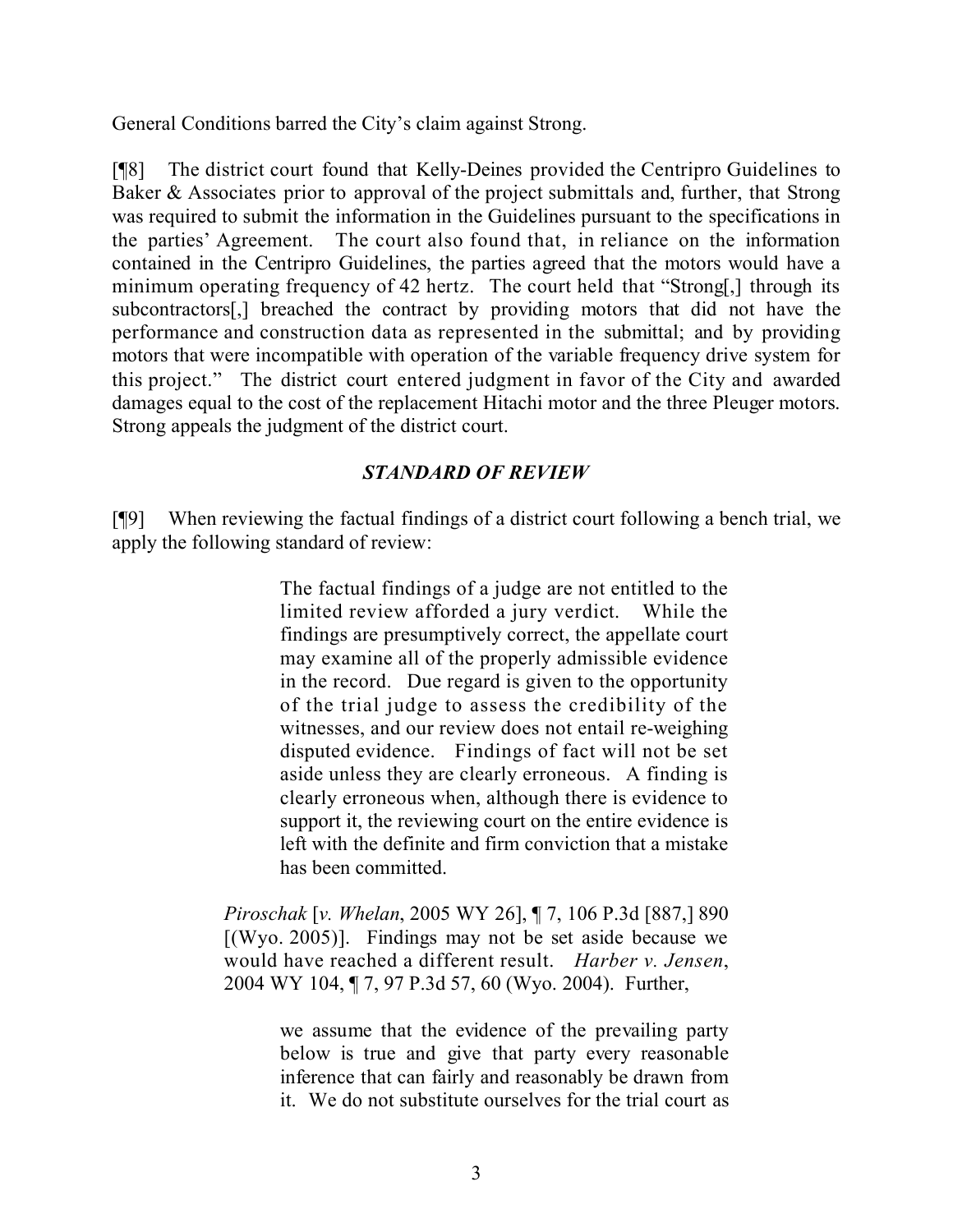a finder of facts; instead, we defer to those findings unless they are unsupported by the record or erroneous as a matter of law.

*Id.* (quotation marks omitted).

*Hofstad v. Christie*, 2010 WY 134, ¶ 7, 240 P.3d 816, 818 (Wyo. 2010) (quoting *Belden v. Thorkildsen,* 2007 WY 68, ¶ 11, 156 P.3d 320, 323 (Wyo. 2007)). To the extent that this appeal raises questions of law, those questions are reviewed *de novo*. *Ramsdell v. State*, 2006 WY 159, ¶ 11, 149 P.3d 459, 462 (Wyo. 2006).

### *DISCUSSION*

[¶10] Before we address the district court's conclusion that Strong breached the Agreement with the City, we must review the court's finding that the Centripro Guidelines, indicating that the Hitachi motor would operate in the range of 42 to 60 hertz, were provided to Baker & Associates prior to approval of the project submittals. Strong contends the district court erred in determining that the Centripro Guidelines were included in the project submittals. This document was produced at trial and John Baker of Baker & Associates testified that he received the document either from Strong or from Kelly-Deines directly. According to Strong, however, the evidence presented at trial establishes that this document was never provided with the project submittals.

[¶11] Indeed, Strong presented evidence at trial that raised an issue as to whether the Centripro Guidelines were included in the project submittals provided to Baker & Associates. First, Strong pointed to the fact that the Centripro Guidelines set forth specifications relating to a Centripro motor, not a Hitachi motor, and Strong presented testimony relating to the distinctions between the two motors. Second, Strong established that the document was not included in the submittals that Baker & Associates returned to Strong after approving the submittals. Third, Strong noted that other submittals related to the Hitachi motor were stamped by the supplier, Mid-America Pump & Supply, identifying the customer and project relating to the specifications, and that no such stamp appeared on the Centripro Guidelines. Fourth, and finally, Strong presented testimony from Frank Strong and Dave Deines, principals of the contractor and subcontractor, respectively, who each claimed that he did not send the document to Baker & Associates.

[¶12] After weighing the evidence, however, the district court found that the preponderance of the evidence established that the Centripro Guidelines were provided to Baker & Associates prior to approval of the submittals:

> The Court finds that Kelly-Deines Irrigation did provide specific electric motor performance and construction data to Baker and Associates as found on page 7 of Plaintiff's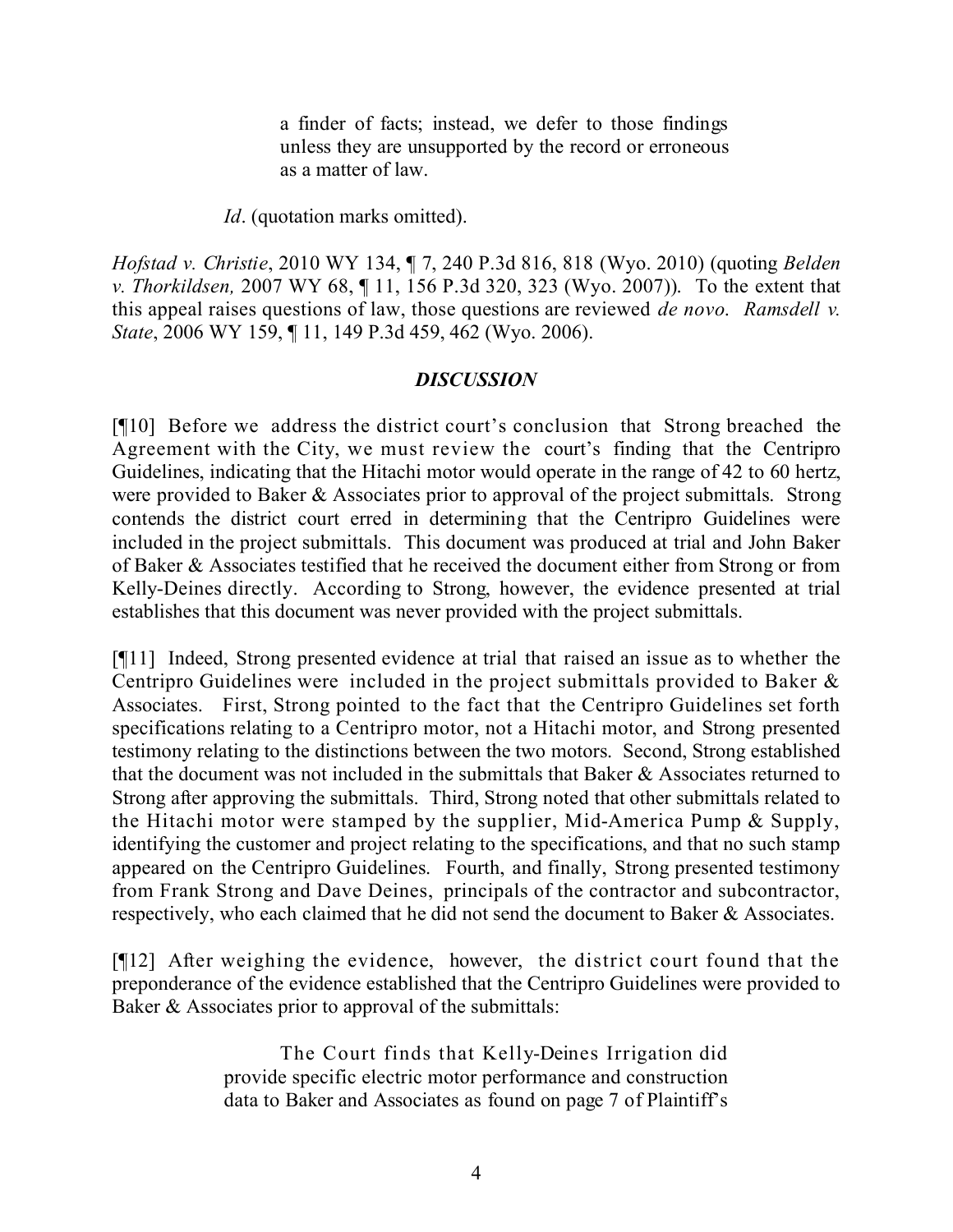Exhibit 3 [the Centripro Guidelines]. The preponderance of the evidence establishes that Mid-America provided that information to Kelly-Deines, and Kelly-Deines in turn provided it to Baker and Associates; and the Court recognizes that Kelly-Deines denies that, but the preponderance shows otherwise.

Under our standard of review, which requires that we assume the evidence of the prevailing party is true and give that party every reasonable inference that can fairly and reasonably be drawn from it, we cannot conclude that the district court's determination was clearly erroneous. The district court did not articulate its reasons for determining that the preponderance of the evidence weighed in favor of Baker & Associates' receipt of the Centripro Guidelines. Nonetheless, after examining the entire record, we are not convinced that a mistake was made. We note that we do not reweigh the evidence or substitute ourselves for the trial court as the finder of fact. Rather, we defer to the trial court's factual findings unless they are unsupported by the record.

[¶13] Based on our review of the record, we find there is ample evidence to support the district court's decision that the Centripro Guidelines were provided to Baker & Associates prior to approval of the project submittals. John Baker testified that Baker & Associates received the document and relied on the information it contained in approving the project submittals. Dave Deines' testimony that he did not provide the document was contradicted by earlier testimony in his deposition, where he admitted that the document had been provided to Baker & Associates. Kevin Price, Vice President of Sales and Services for the distributor of the Hitachi motor, testified that "[t]he only difference [between the Centripro and Hitachi motors] is that the Hitachi can be supplied in 1800 or four-pole speed. The Centripro is manufactured by Hitachi under the same specifications and requirements as the Hitachi two-pole motor." This testimony indicates that it would be reasonable for Strong to provide, and in turn, for Baker & Associates to approve, specifications relating to a Centripro motor despite the fact that a Hitachi motor was supplied. Finally, John Baker testified that all of the project submittals were not received at the same time and that submittals are often sent on a staggered timeline, which may explain why some of the submittals were stamped and returned and others were not. In light of this evidence, we conclude that the district court's factual findings were supported by the evidence and were not clearly erroneous.

[¶14] Having concluded that the district court did not err in determining that the Centripro Guidelines were provided to Baker & Associates, we must now review the district court's determination as to the effect of that document on the parties' Agreement. The district court determined that the parties agreed the motor would operate within a range of 42 to 60 hertz based on the specifications set forth in the Centripro Guidelines and concluded that Strong breached the Agreement because it failed to provide a motor conforming to those specifications. Strong contends that the Agreement simply required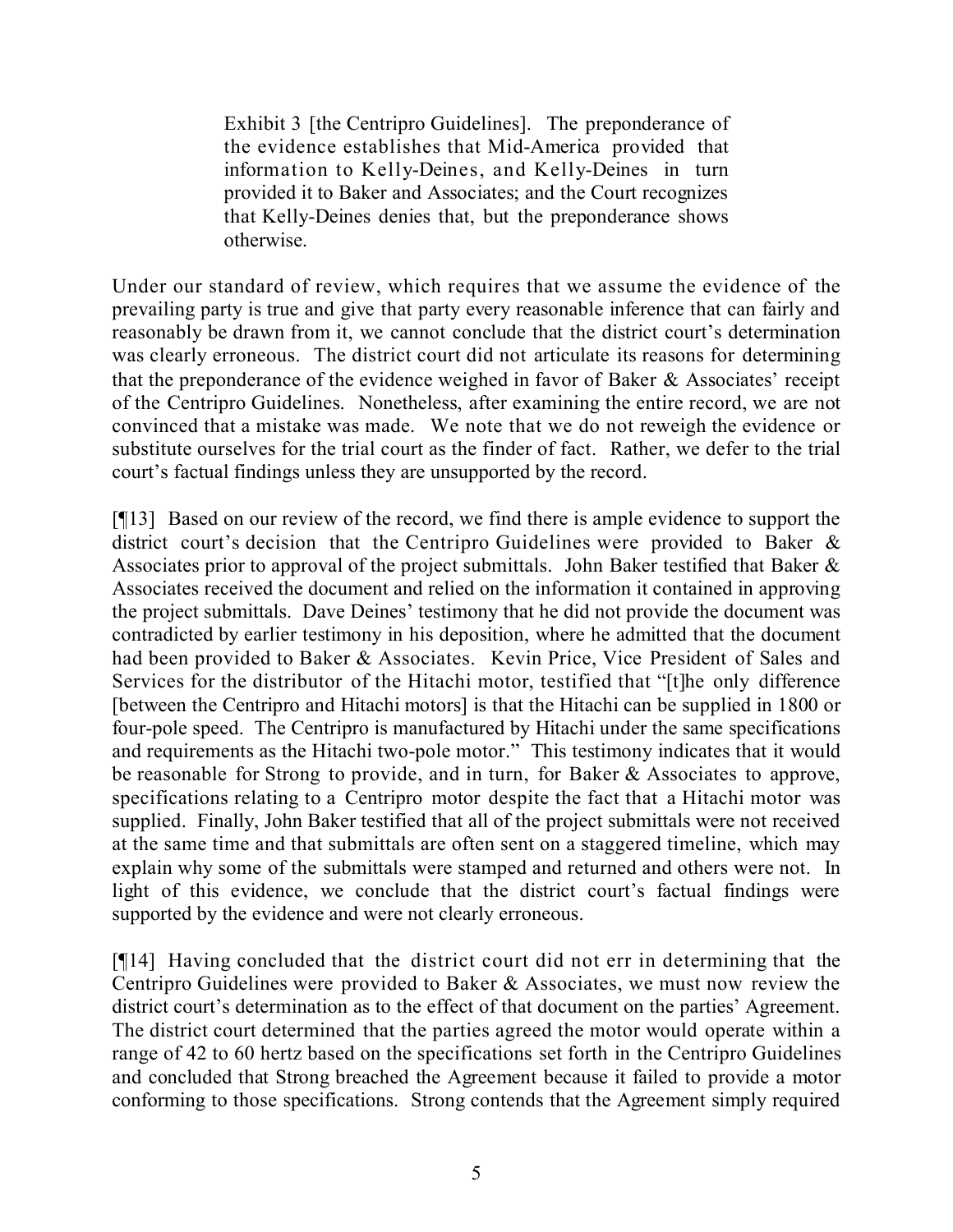the motor to operate at a frequency of 60 hertz and to be compatible with a VFD. Strong contends that it fulfilled its obligations under the Agreement by providing a motor that met the 60 hertz and VFD compatibility criteria. We disagree.

[¶15] The general rules relating to incorporation of plans and specifications into a construction contract are stated as follows:

> Where a building contract refers to the plans and specifications and makes them a part of itself, the contract is to be construed as to its terms and scope together with the plans and specifications. Where the plans and specifications are by express terms made a part of the contract, the terms of the plans and specifications will control with the same force as if they were physically incorporated in the very contract itself.

13 Am. Jur. 2d *Building and Construction Contracts* § 13 (2010) (footnotes omitted). Further, with regard to incorporation of documents into a contract, the general rule is that "[d]ocuments annexed (attached) to the agreement and those reasonably well identified and incorporated by reference thereto are construed along with the executed agreement." Steven G.M. Stein, *Construction Law*, § 3.10[5][a][ii] (2006) (and cases cited therein); *see also Western Util. Contractors v. Casper*, 731 P.2d 24, 26 (Wyo. 1986) ("reference in a contract to extraneous writings renders them part of the agreement for indicated purposes") (quoting *Busch Development, Inc. v. City of Cheyenne,* Wyo., 645 P.2d 65, 70 (1982)).

[¶16] The specification criteria in Part 1.2 of Section 11212 of the parties' Agreement required Strong to furnish complete details of the pump and motor it intended to supply and to provide those submittals to Baker & Associates for approval prior to acceptance of the pump and motor for installation. That section also required the submittals to include "[e]lectric motor performance and construction data." The required submittals, in turn, were expressly incorporated into the parties' Agreement pursuant to Article 7 of the Agreement. Under Sections 7.6 and 7.12, respectively, the "Contract Documents" included the General Conditions and "[a]ll Written Amendments and other documents amending, modifying, or supplementing the Contract Documents pursuant to paragraphs 3.04 of the General Conditions." Paragraph 3.04(B) of the General Conditions states that "[t]he requirements of the Contract Documents may be supplemented . . . [in] one or more of the following ways: (i) a Field Order; *(ii) ENGINEER's approval of a Shop Drawing or Sample*; or (iii) ENGINEER's written interpretation or clarification." (Emphasis added.)

[¶17] We find that the Centripro Guidelines constitute a "Shop Drawing" as that term is defined in the General Conditions and, as a result, we conclude that the Guidelines were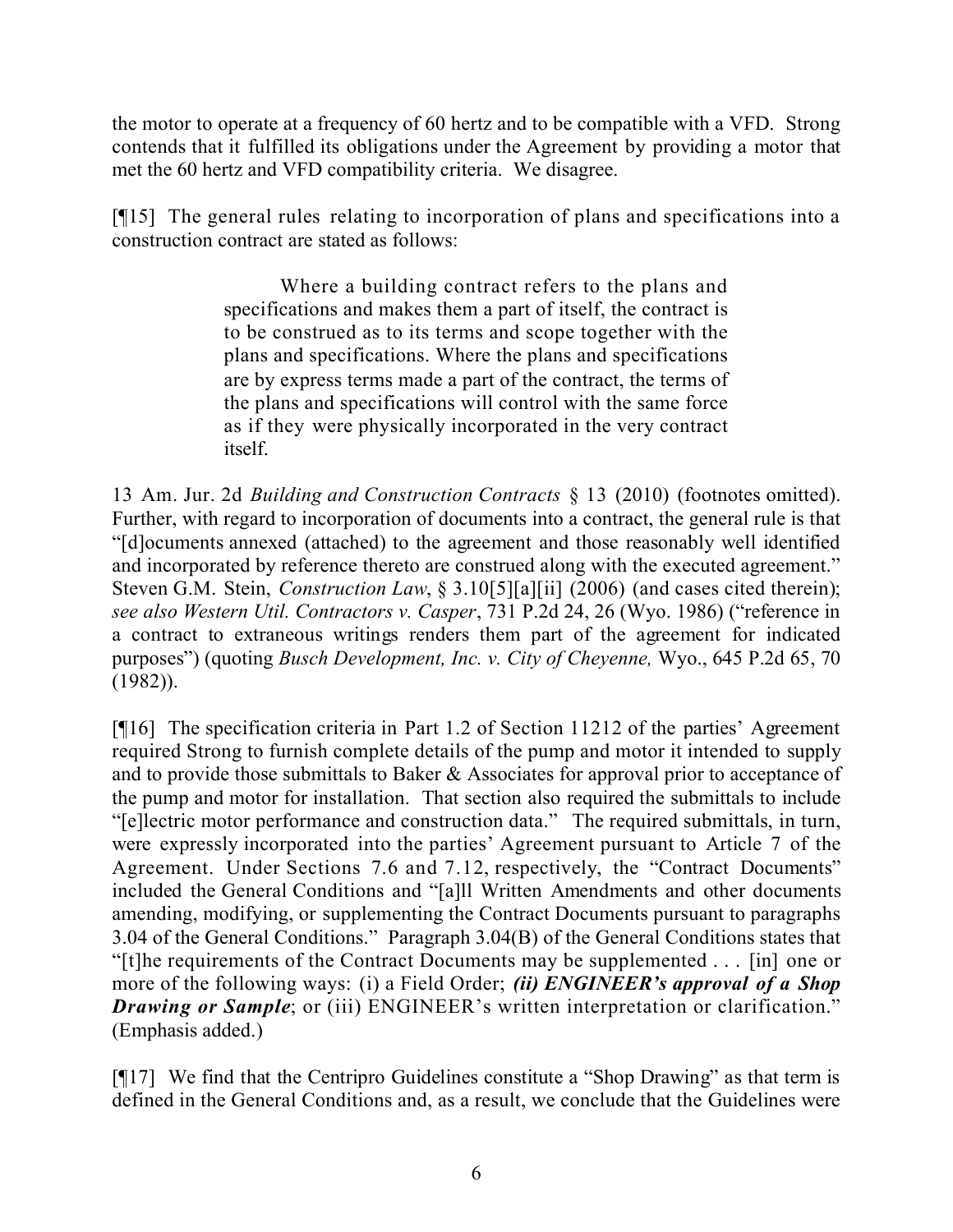incorporated into the Agreement upon Baker & Associates' approval of that document. The General Conditions broadly define "Shop Drawings" to include "[a]ll drawings, diagrams, illustrations, schedules, *and other data or information which are specifically prepared or assembled by or for CONTRACTOR and submitted by CONTRACTOR to illustrate some portion of the Work.*" (Emphasis added.) The Centripro Guidelines included information relating to the minimum and maximum speeds of the motor, rampup and ramp-down times, required overload protection, and other pertinent information describing the manner in which the motor should be operated in conjunction with a VFD. Despite the fact that the Centripro Guidelines do not represent a "drawing" in the general sense, the broad definition of a Shop Drawing in the General Conditions encompasses the information submitted in the Guidelines. Further support for this interpretation is found in the provisions of the General Conditions relating to the contractor's responsibility to provide Shop Drawings, which contemplate a broader set of information than is indicated by the terms "drawing" or "illustration." The General Conditions provide as follows:

### 6.17 *Shop Drawings and Samples*

A. CONTRACTOR shall submit Shop Drawings to ENGINEER for review and approval in accordance with the acceptable schedule of Shop Drawings and Sample submittals. All submittals will be identified as ENGINEER may require and in the number of copies specified in the General Requirements. *The data shown on the Shop Drawings will be complete with respect to quantities, dimensions, specified performance and design criteria, materials, and similar data to show ENGINEER the services, materials, and equipment CONTRACTOR proposes to provide and to enable ENGINEER to review the information for the limited purposes required by paragraph 6.17.E.*

(Emphasis added.) Finally, we note that the Centripro Guidelines were submitted along with six other documents detailing the design and specifications of the Hitachi motor. Some of these documents included drawings and others did not. It would not be reasonable, however, in light of the definition of a Shop Drawing, to conclude that some of the submittals relating to the Hitachi motors were incorporated into the Agreement, but not others, based on whether the submittals included a drawing or illustration. For the foregoing reasons, we find that the Guidelines, which were approved by Baker  $\&$ Associates, were incorporated into the parties' Agreement pursuant to Article 7. We conclude that the district court did not err in determining that Strong breached the Agreement with the City by failing to provide motors that conformed to the specifications in the parties' Agreement.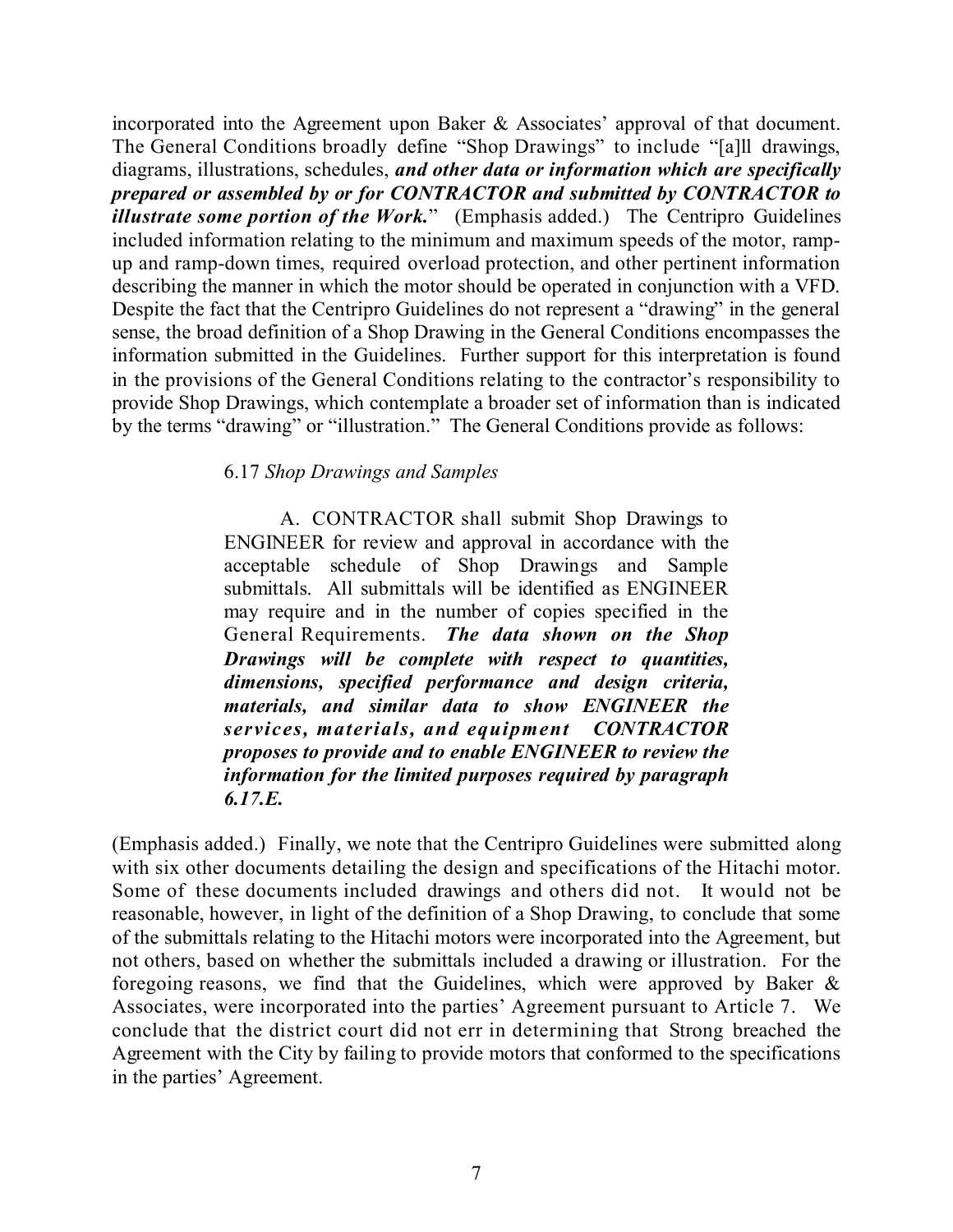[¶18] Addressing Strong's next argument, we must determine whether the City's claim is barred by the repair obligation described in Section 13.07 of the General Conditions. That Section states as follows:

13.07 *Correction Period*

A. If within one year after the date of Substantial Completion or such longer period of time as may be prescribed by Laws or Regulations or by the terms of any applicable special guarantee required by the Contract Documents or by any specific provision of the Contract Documents, any Work is found to be defective, ... CONTRACTOR shall promptly, without cost to OWNER and in accordance with OWNER's written instructions: (i) repair such defective land or areas, or (ii) correct such defective Work or, if the defective Work has been rejected by OWNER, remove it from the Project and replace it with Work that is not defective, and (iii) satisfactorily correct or repair or remove and replace any damage to other Work, to the work of others or other land or areas resulting therefrom.

. . .

D. CONTRACTOR's obligations under this paragraph 13.07 are in addition to any other obligation or warranty. The provisions of this paragraph 13.07 shall not be construed as a substitute for or a waiver of the provisions of any applicable statute of limitation or repose.

The district court concluded that Section 13.07 did not preclude the City's breach of contract claim against Strong. The court concluded that "[t]his is simply a contract claim, not a warranty claim. In fact no claim is made here that the motor or the installation [were] defective in and of themselves. It's that the motor did not meet the specifications that were represented that it would."

[¶19] We agree that Section 13.07 does not preclude the City's breach of contract claim. Section 13.07 sets forth a warranty that the contractor will repair defects for a specified period of time. *See* Stein, *Construction Law*, § 5B.01[2][a][v] (2006). This warranty obligation, however, does not limit the availability of a breach of contract claim. As noted by the district court, the City did not allege that the work was defective. Rather, the City claimed that Strong breached the contract by failing to provide motors that conformed to agreed-upon specifications. Because the City was asserting a breach of contract, as opposed to a breach of warranty, Section 13.07 does not apply to the City's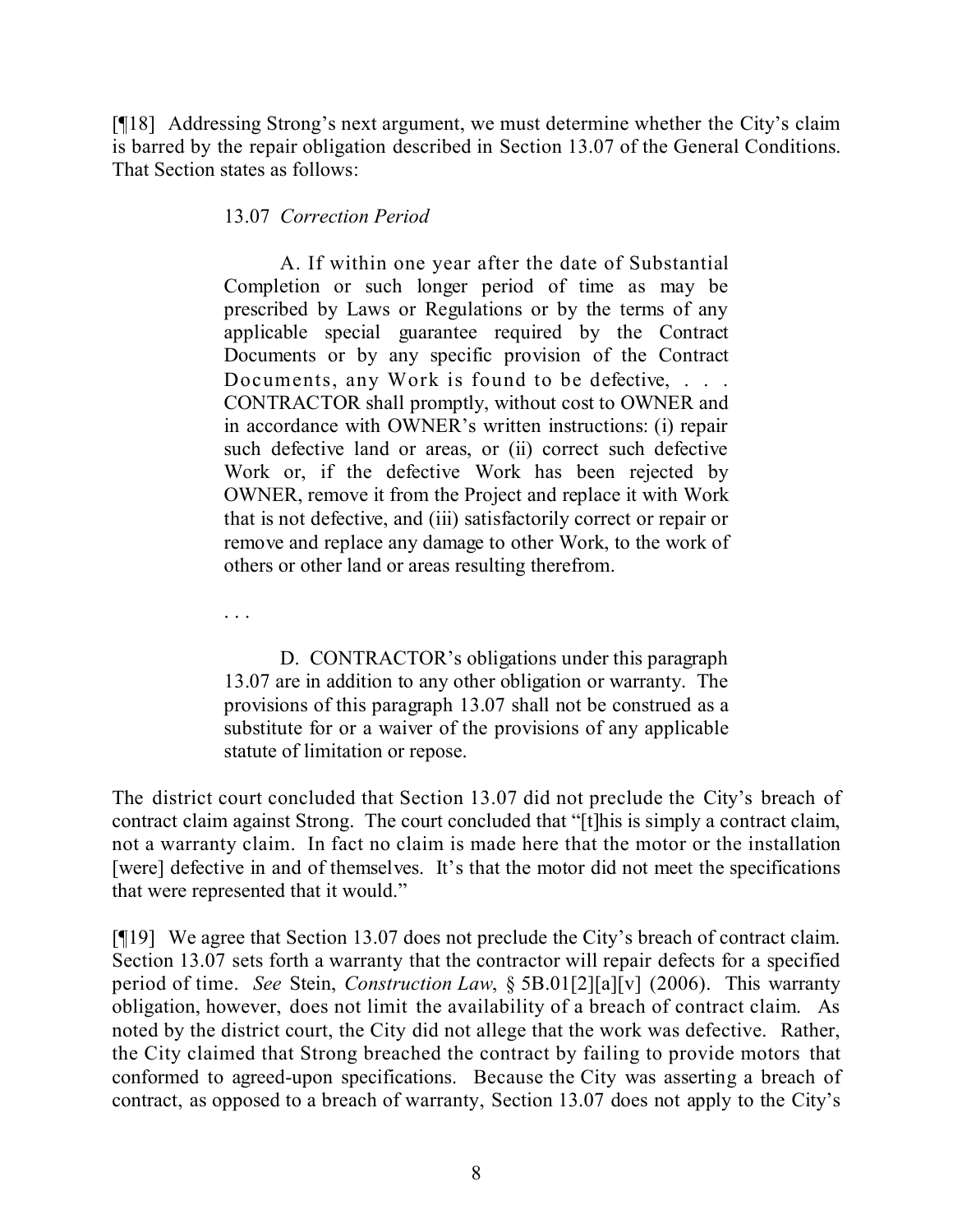claim. Furthermore, the repair obligation, by its terms, is not limited to one year, but instead applies to defective work that is found "within one year after the date of Substantial Completion *or such longer period of time as may be prescribed by Laws or Regulations*." (Emphasis added.) Accordingly, even if the City had brought a breach of warranty claim, Section 13.07 would not operate to bar that claim.

[¶20] Despite the fact that the City has not asserted any claim relating to defective work that might engage the repair obligation described in Section 13.07, Strong contends that our determination as to the effect of this provision is controlled by *Mountain View/Evergreen Improvement and Service Dist. v. Casper Concrete Co.*, 912 P.2d 529 (Wyo. 1996). In that case, Mountain View sought damages from the contractor, Casper Concrete, for the costs to repair defective work. *Id.* at 530-31. We held that the trial court appropriately dismissed Mountain View's claim because, pursuant to the governing contractual provisions, Mountain View waived its right to file any claims for defective work and did not make any warranty claims until after the one-year warranty period for defective work in the contract expired. *Id.* at 533. However, *Mountain View* is factually distinguishable from the present case.

[¶21] First, there is no provision in the Agreement between Strong and the City analogous to the waiver provision in *Mountain View*. The terms of the waiver in *Mountain View* stated as follows:

# *Waiver of Claims:*

14.16. The making and acceptance of final payment will constitute:

> 14.16.1 A waiver of claims by Owner against Contractor, concerning claims arising from unsettled liens, from defective work, from failure to comply with the Contract Documents or the terms of any special guarantees specified therein of any rights with respect to Contractor's continuing obligations under the Contract Documents; and

> 14.16.2 The nature and acceptance of direct payment will constitute a waiver of all claims by Contractor against Owner.

*Id.* at 532. We concluded that "[o]nce Mountain View made its final payment to Casper Concrete, the waiver provision dictate[d] that Mountain View waived its claims against Casper Concrete for 'defective work from failure to comply with the Contract Documents.'" *Id.* In this case, however, Strong has not called our attention to, and we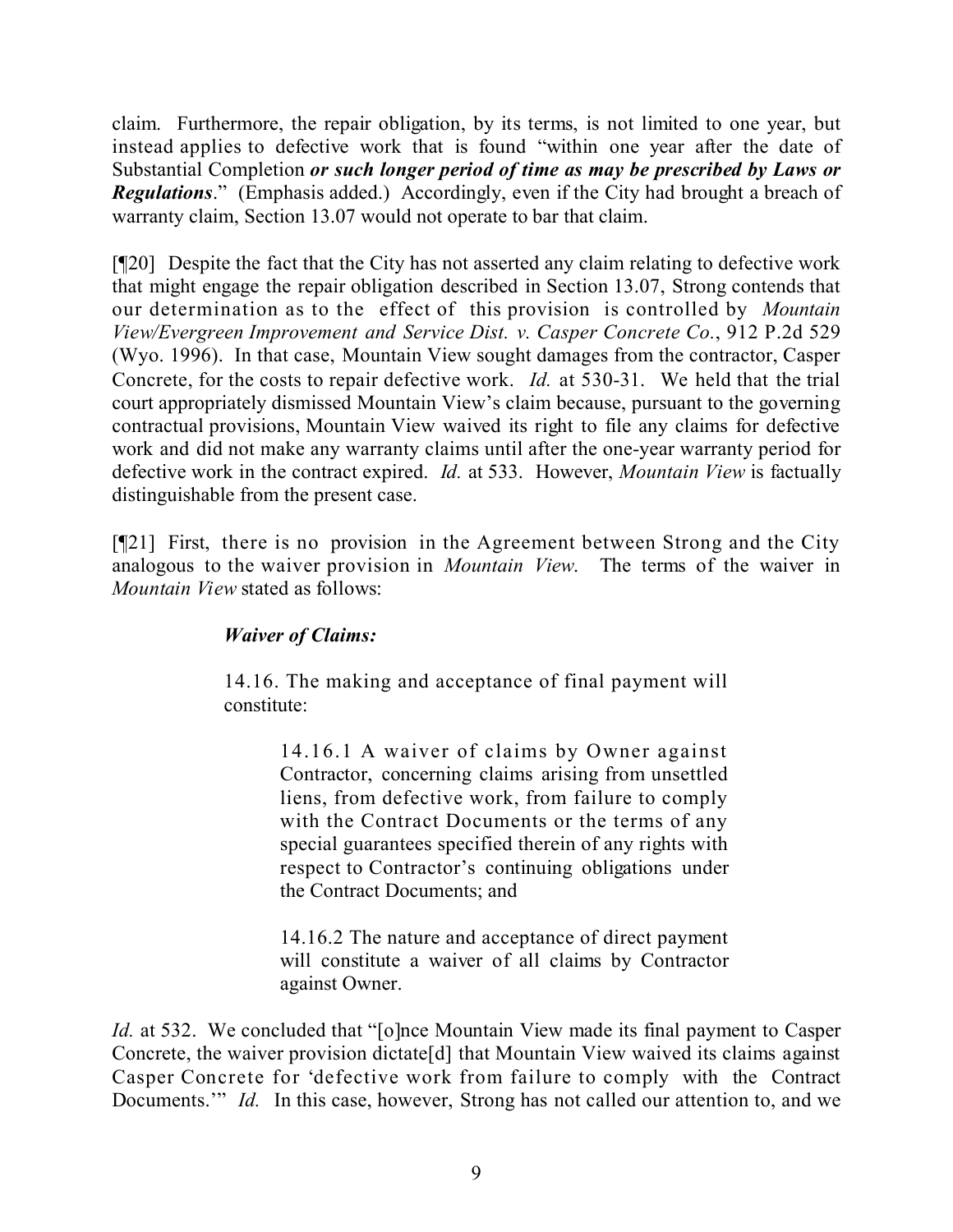are not aware of, any provision in the parties' Agreement that would operate to waive the City's claim.

[¶22] Second, in contrast to the present case, the claim asserted in *Mountain View* was governed by the repair obligation in the parties' contract because Mountain View sought damages to compensate for the repair of defective work. As quoted in *Mountain View*, the relevant contractual provision stated as follows:

> 13.12. If within one year after the date of final acceptance . . . any Work is found to be defective, CONTRACTOR [Casper Concrete] shall promptly, without cost to OWNER [Mountain View] and in accordance with OWNER's written instructions, either correct such defective Work, or, if it has been rejected by OWNER, remove it from the site and replace it with nondefective Work.

*Id.* at 531-532 (emphasis omitted). We held that Mountain View's claim must be dismissed because it failed to assert the claim within the one-year limitation period provided in the repair warranty. *Id.* at 533. In this case, because the City did not make a claim based on defective work, the warranty provision does not similarly preclude the City's action. In addition, as noted above, even if the City had made a warranty claim, the repair obligation in Section 13.07 of the Agreement was not limited to one year. Consequently, due to factual differences relating to the nature of the City's claim and the terms of the Agreement between Strong and the City, *Mountain View* does not control our determination as to the effect of the warranty provision in this case.

[¶23] Finally, Strong contends the damages awarded by the district court should be apportioned according to the respective degrees of fault of the parties under a negligence theory of liability. After concluding that Strong breached the Agreement with the City, the district court found that several of the parties were negligent. The court allocated fault 60 percent to Kelly-Deines, for which Strong would be vicariously liable, 30 percent to Baker & Associates, and 10 percent to the project electrician. The court, however, did not apportion the damages.<sup>1</sup> Strong does not contest the determination that its liability to the City was contractual. Nonetheless, Strong argues that the damage award should be reduced by the amount of damages attributable to the negligence of Baker & Associates.

<sup>&</sup>lt;sup>1</sup> Although the district court did not apportion damages resulting from the cost of replacement of the Hitachi motors, the court, relying on an indemnification provision in the parties' Agreement, apportioned attorney fees in accordance with its allocations of fault. However, we need not address whether apportionment of attorney fees was appropriate because neither Strong nor the City contests that decision.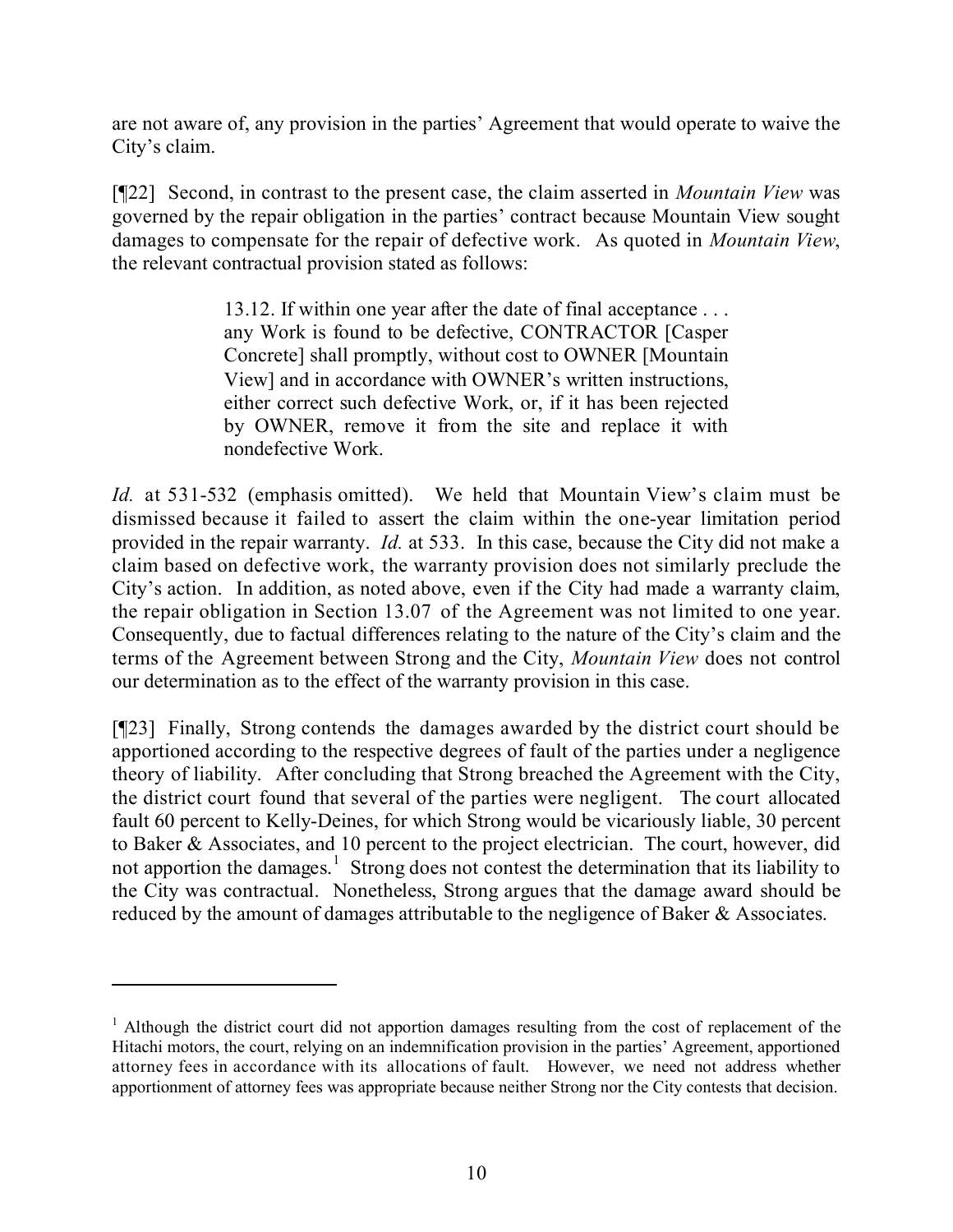[¶24] Strong's first argument with respect to apportionment of damages is that it is not obligated to pay any portion of the judgment attributable to the negligence of Baker & Associates based on Section 6.01 of the parties' Agreement. That Section states as follows:

## 6.01 *Supervision and Superintendence*

A. CONTRACTOR shall supervise, inspect, and direct the Work competently and efficiently, devoting such attention thereto and applying such skills and expertise as may be necessary to perform the Work in accordance with the Contract Documents. CONTRACTOR shall be solely responsible for the means, methods, techniques, sequences, and procedures of construction, but CONTRACTOR shall not be responsible for the negligence of OWNER or ENGINEER in the design or specification of a specific means, method, technique, sequence, or procedure of construction which is shown or indicated in and expressly required by the Contract Documents. CONTRACTOR shall be responsible to see that the completed Work complies accurately with the Contract **Documents**.

Strong does not explain how this Section of the Agreement applies to reduce its liability for contract damages. Section 6.01 applies to the engineer's negligence in the "specification of a specific means, method, technique, sequence, or procedure of construction." The breach of contract that occurred here involves Strong's failure to supply the motor identified in the Centripro Guidelines that were approved by Baker & Associates. The approval of that motor did not involve the "specification of a specific means, method, technique, sequence, or procedure of construction." Accordingly, Section 6.01 does not relieve Strong of liability.

[¶25] Next, Strong urges this Court to adopt the principles of comparative fault in the context of a claim for breach of contract. However, we have been presented with no cogent argument or pertinent authority suggesting that the tort concept of fault has a counterpart in a breach of contract action, or that contractual damages should be similarly apportioned. Rather, as one recent decision from California explains, contract damages are generally awarded on an all-or-nothing basis:

> In order to recover for breach of contract, the nonbreaching party must prove that it has substantially performed the conditions of the breaching party's performance (or that performance was excused). If it fails to do so, it obtains no recovery. If it does establish this predicate, it is entitled to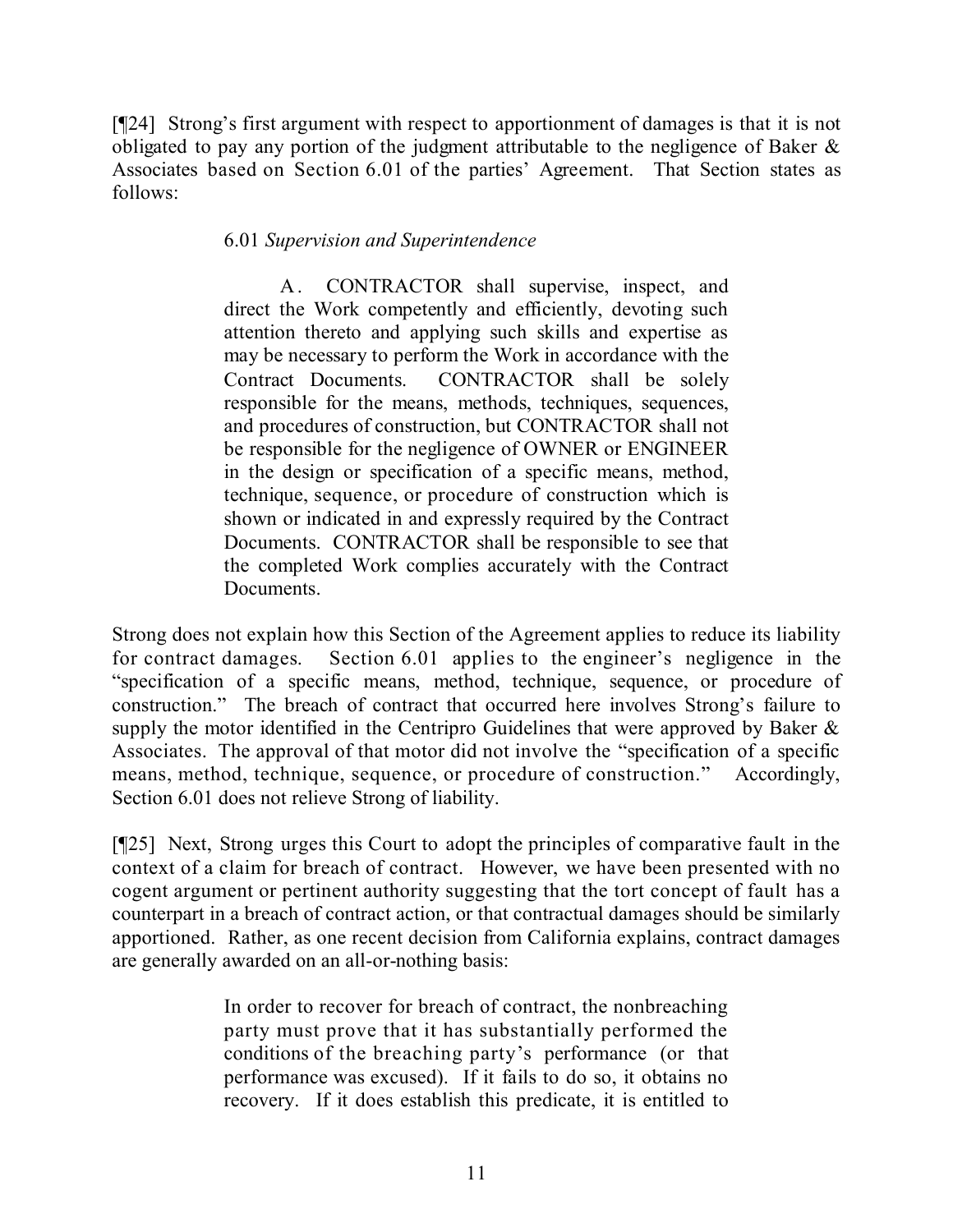recover all damages foreseeably caused by the other party's breach. (*Bruckman v. Parliament Escrow Corp.* (1987) 190 Cal. App. 3d 1051, 1063 [235 Cal. Rptr. 813]; see Rest.2d *Contracts*, § 235, com. b, p. 212 ["[w]hen performance is due, … anything short of full performance is a breach, even if the party who does not fully perform was not at fault and even if the defect in his performance was not substantial"]; III Farnsworth on Contracts (3d ed. 2004) § 12.8, pp. 195–196 ["contract law is, in its essential design, a law of strict liability"].) Thus, contract damages normally are awarded on an all-or-nothing basis. While the breaching party is liable only for damages foreseeably caused by its breach, there is no apportionment of that amount even if less than perfect performance of the conditions by the nonbreaching party contributed in some measure to the loss. (*Bruckman v. Parliament Escrow Corp.*, *supra*, at p. 1063; see 11 Corbin on Contracts (rev. ed. 2005) § 55.9, pp. 31–32.).

*Stop Loss Ins. Brokers, Inc. v. Brown & Toland Medical Group*, 143 Cal. App. 4th 1036, 1051 (Cal. App. 1st Dist. 2006). The Court of Appeals of New York has also noted the reasons that apportionment of damages does not translate to the realm of contract law:

> Nor are we persuaded that we should create a common-law right of contribution in contract actions. . . . [T]he need to liberalize the inequitable and harsh rules that once governed contribution among joint tort-feasors -- are not pertinent to contract matters. Parties to a contract have the power to specifically delineate the scope of their liability at the time the contract is formed. Thus, there is nothing unfair in defining a contracting party's liability by the scope of its promise as reflected by the agreement of the parties. Indeed, this is required by the very nature of contract law, where potential liability is determined in advance by the parties.

*Board of Education v. Sargent, Webster, Crenshaw & Folley*, 71 N.Y.2d 21, 29 (N.Y. 1987). Because we have been presented with no rebuttal to the principles expressed in these authorities, we find no basis in common law to extend apportionment of damages to breach of contract actions.

[¶26] Finally, Strong appears to contend that Wyoming's comparative fault statute, Wyo. Stat. Ann. § 1-1-109, provides a statutory basis for apportionment of liability in a breach of contract action. Strong requests that we adopt the reasoning of Justice Cardine's dissent in *Phillips v. Duro-Last Roofing*, 806 P.2d 834 (Wyo. 1991), which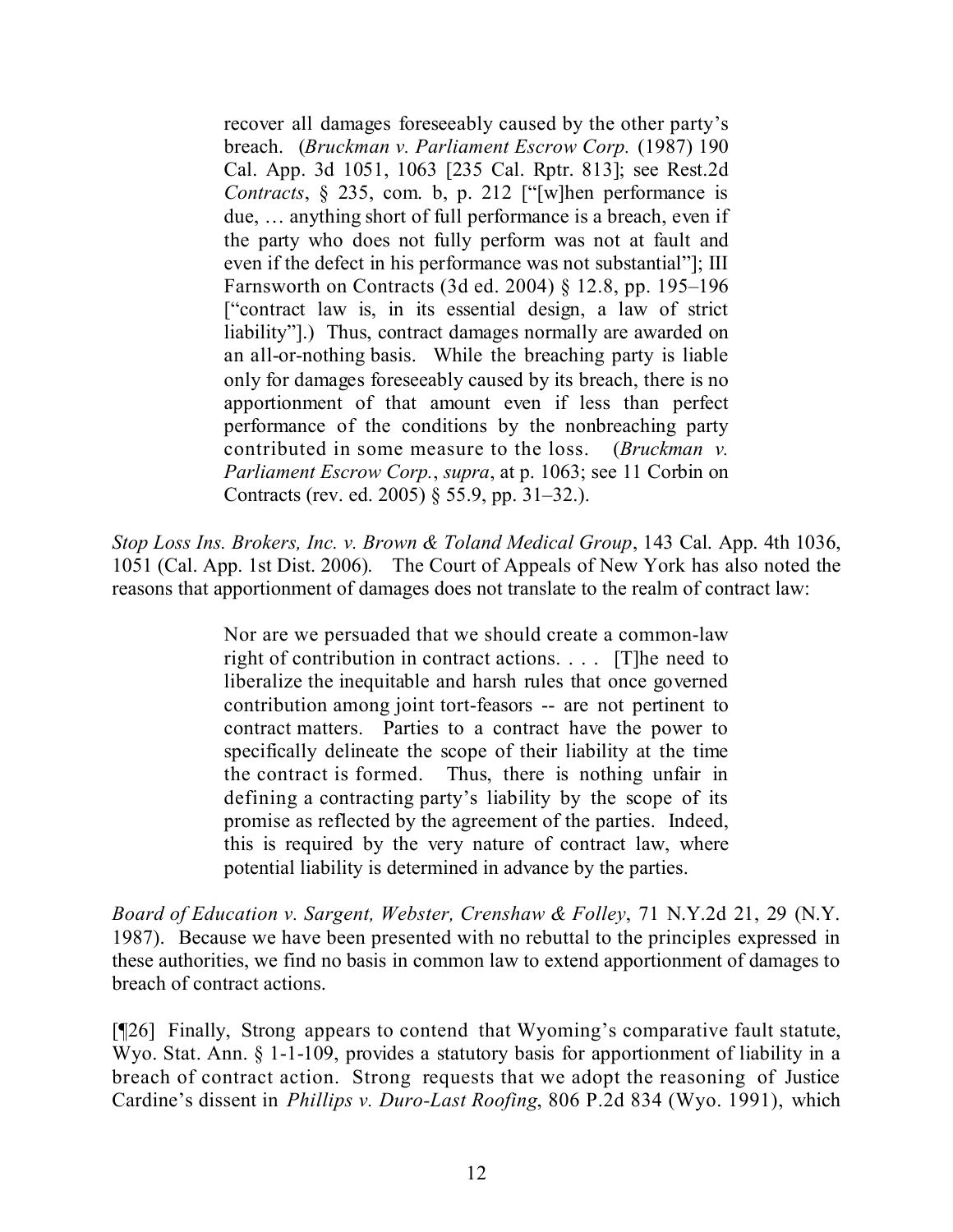suggested that the comparative fault statute should be extended to breach of warranty and strict liability actions. However, as noted in the majority opinion in *Phillips*, when interpreting a statute, we look initially and primarily to the words used in the statute to determine legislative intent:

> Statutory interpretation and application addresses review of the perceived legislative intent. With little or nothing more than the specific language of the enactment, we cannot be justified in superimposing over its plain provisions what is not otherwise stated. . . .

> > Whenever this court is engaged in the construction of a statute, the primary consideration is to discern the intention of the legislature. . . . That legislative intent should be ascertained, as nearly as is possible, from the language incorporated in the statute, which is viewed in the light of its object and purpose. . . . In those instances in which the language in the statute is plain and unambiguous, the words used are to be accorded their plain and ordinary meaning unless there is some manifestation of a legislative intent that they not be accorded the plain and ordinary meaning.

*Id.* at 837 (quoting *Belle Fourche Pipeline Co. v. State*, 766 P.2d 537, 542 (Wyo. 1988)) (footnote omitted); *see also Olivas v. State ex rel. Wyo. Workers' Safety & Comp. Div.*, 2006 WY 29, ¶ 15, 130 P.3d 476, 484 (Wyo. 2006). Although Wyo. Stat. Ann. § 1-1-109 has been extended to strict tort liability and products liability actions since the decision in *Phillips*, the statute does not provide any indication that comparative fault is applicable to a breach of contract action. The statute provides that

> "Fault" includes acts or omissions, *determined to be a proximate cause of death or injury to person or property*, that are in any measure negligent, or that subject an actor to strict tort or strict products liability, and includes breach of warranty, assumption of risk and misuse or alteration of a product.

Wyo. Stat. Ann. § 1-1-109(a)(iv) (emphasis added). The comparative fault statute applies to tort claims where a party seeks personal injury or property damages caused by the fault of another. The City, however, did not pursue a claim for personal injury or property damage in this case. The comparative fault statute is not applicable to this breach of contract action.